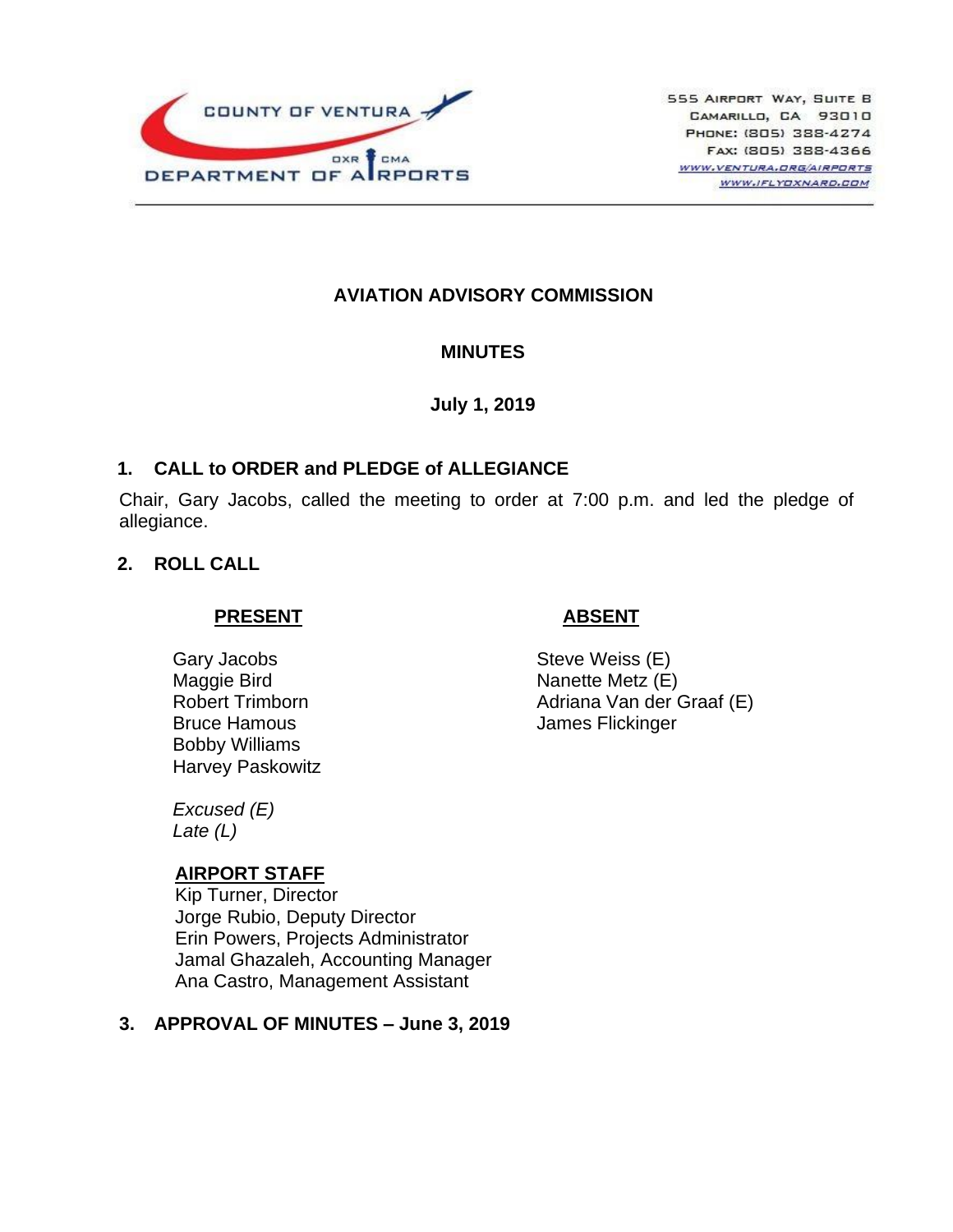*Maggie Bird moved to approve the June minutes and Robert Trimborn seconded the motion. Gary Jacobs abstained. All others voted in favor and the motion passed unanimously.*

**4. PUBLIC COMMENT -** Citizens wishing to speak to the Commission on an airport related item must fill out a speaker card and submit it to the secretary. Comments will be limited to a maximum of **three** minutes per item.

*Speaker cards for issues NOT on the agenda must be submitted before the end of the public comment period.* 

*Speaker cards for issues listed on the agenda must be presented before the item is up for consideration. Speakers will be called when the item is presented.*

Pat Thomas, a former Commissioner from 1993 to 2010, shared concerns about a discussion that took place at last month's Authority meeting. Specifically, she commented that the people in the audience did not seem to understand the purpose of the Commission.

Mark Sullivan shared concerns about the department's budget outlined in the financial statements that were included in the meeting packet.

## **5. UNFINISHED BUSINESS**

None.

## **6. NEW BUSINESS**

**A. Subject: Authorize the Director of Airports, or His Designee, to Accept and Sign Federal Aviation Administration Grant No. 3-06-0339-037-2019, When Offered, in an Estimated Amount of \$407,409, Which Will Provide Funds for Camarillo Airport Improvements; Authorize the Director of Airports, or His Designee, to Apply for, Accept, and Sign for a Matching Grant from Caltrans, if Offered; and Authorize County Counsel to Execute the Certificate of Sponsor's Attorney Required by Federal Aviation Administration Grant Agreements.**

## **Recommendations:**

Staff requests your Commission/Authority recommend that the Board of Supervisors: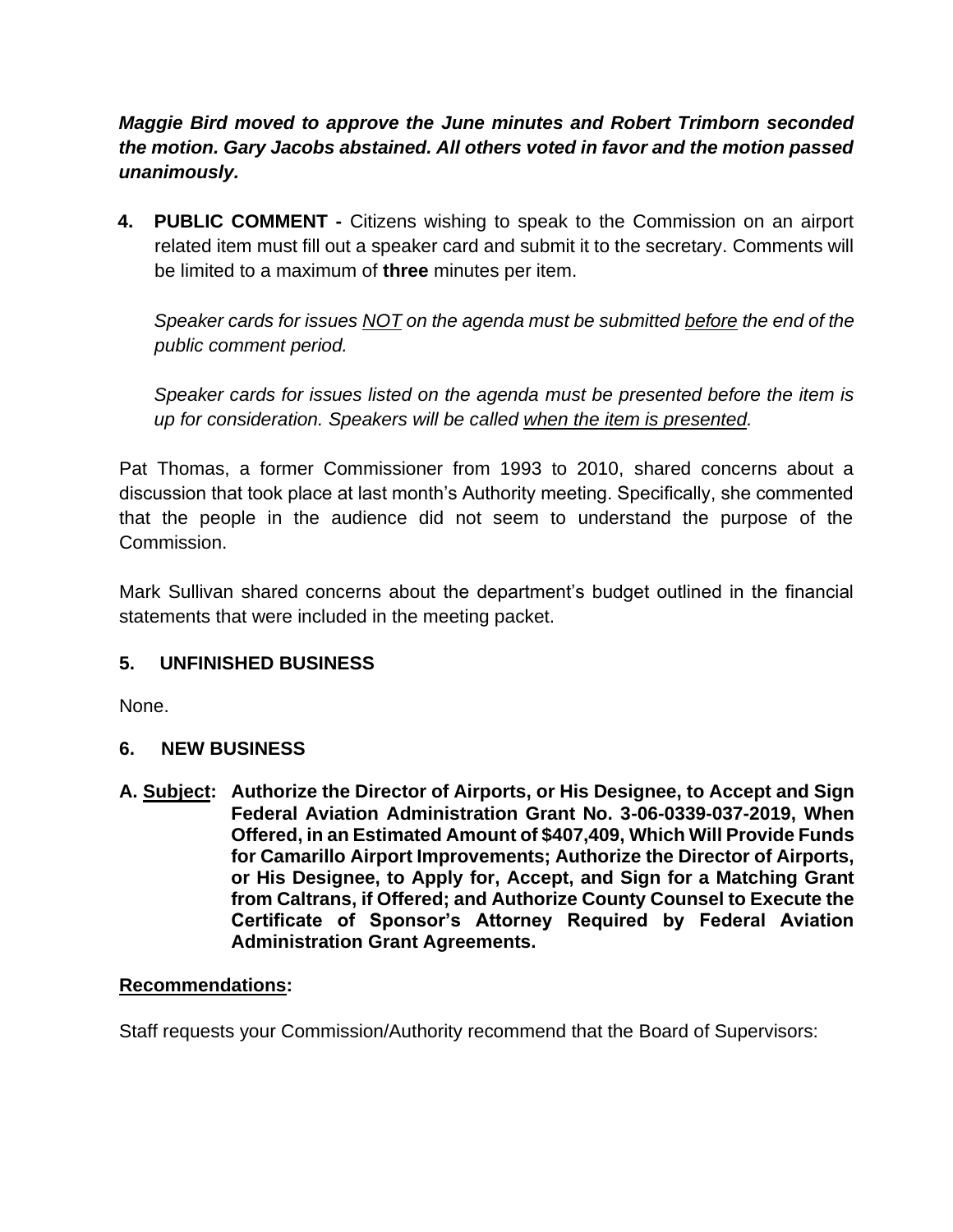- 1. Authorize the Director of Airports, or his designee, to accept and sign Federal Aviation Administration (FAA) Grant No. 3-06-0339-037-2019, when offered, in an estimated amount of \$407,409, which will provide funds for Camarillo Airport improvements;
- 2. Authorize the Director of Airports, or his designee, to apply for, accept, and sign for a matching grant from Caltrans, if offered; and
- 3. Authorize County Counsel to execute the Certificate of Sponsor's Attorney required by FAA Grant Agreements.

Projects Administrator Erin Powers provided staff's report on this item. Ms. Powers shared that the project will take 30 working days however 20 of those days will be used for mobilization. She also shared that the work will be completed in phases with intermittent taxiway connector closures however the runway will be open at all times. A brief discussion took place about the justification for the Taxiway H pavement rehabilitation project. It was clarified that the department has a current pavement management plan and the department is performing routine maintenance recommended by the Federal Aviation Administration.

# *Robert Trimborn moved to approve staff's recommendations and Maggie Bird seconded the motion. All others voted in favor and the motion passed unanimously.*

**B. Subject: Approve the Plans and Specifications for the Camarillo Airport Taxiway H Pavement Rehabilitation, Including any Addenda; Waive Any Minor Irregularities in the Bid; Award a Contract in the Estimated Amount of \$273,576, on the Basis of the Lowest Responsive Bid, Conditioned Upon Receipt of a Federal Aviation Administration Grant Sufficient to Fund the Project; and Authorize the Director of Airports, or His Designee, to Execute the Subject Contract, if Awarded.** *(Attachment 1 on file with the Department of Airports and available upon request)*

#### **Recommendations:**

Staff requests your Commission/Authority recommend that the Board of Supervisors:

- 1. Approve the plans and specifications (Attachment 1) for the Camarillo Airport Taxiway H Pavement Rehabilitation, including any addenda (Attachment 2);
- 2. Waive any minor irregularities in the bids;
- 3. Award a contract to in the estimated amount of \$273,576, on the basis of the lowest responsive bid, conditioned upon receipt of a Federal Aviation Administration Grant (FAA) sufficient to fund the project; and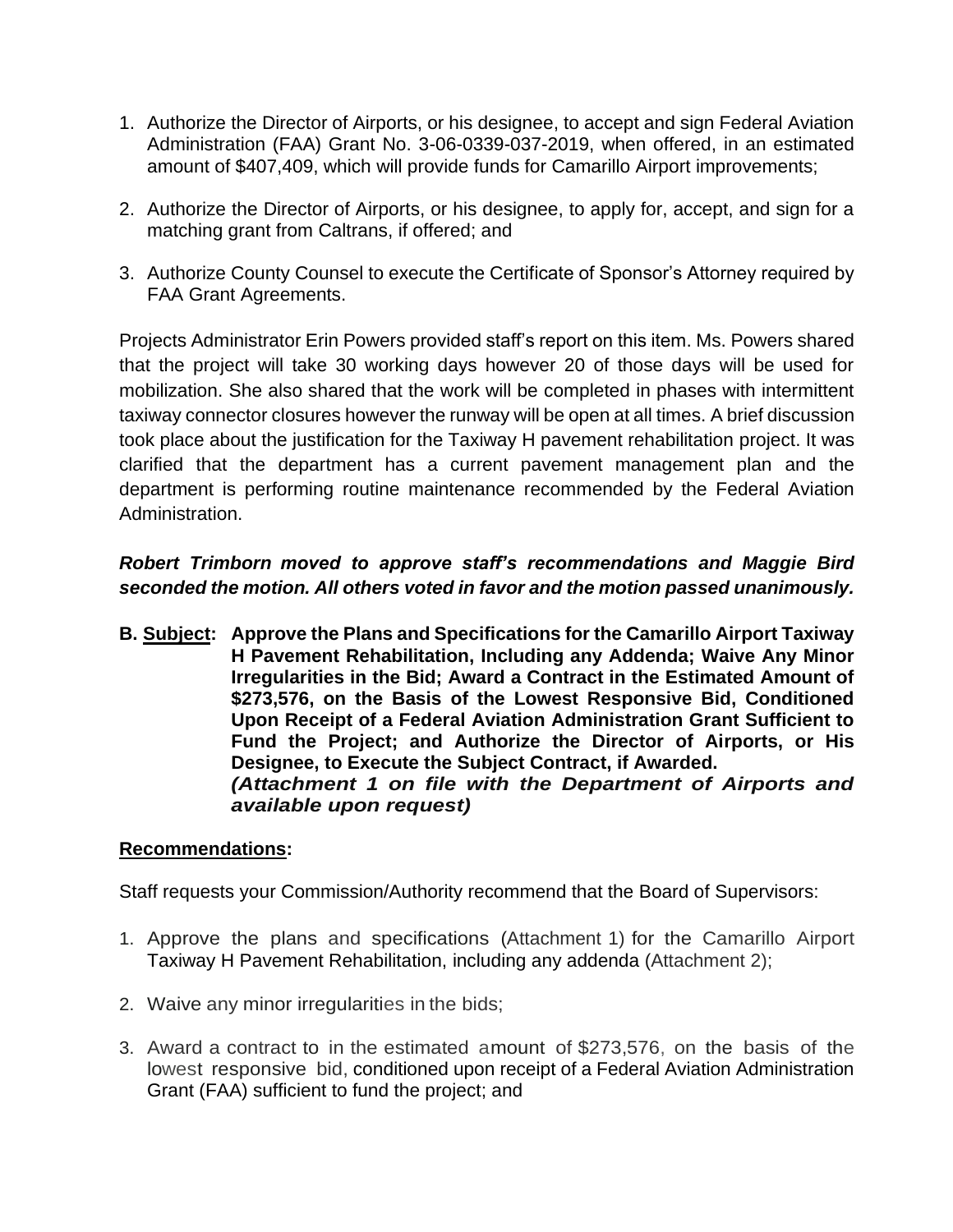4. Authorize the Director of Airports, or his designee, to execute the subject Contract if awarded (Attachment 3).

Projects Administrator Erin Powers provided staff's report on this item. Ms. Powers shared that the department received two bids. The department is working with the Federal Aviation Administration to have them approve the bid recommendation for the low bidder, Maxwell Asphalt, Inc., that came in at approximately \$213,000 which is 22% below the engineer's estimate. The department will update the contract amount as this item moves through the approval process for the Camarillo Airport Authority and Board of Supervisors.

## *Maggie Bird moved to approve staff's recommendations and Robert Trimborn seconded the motion. All others voted in favor and the motion passed unanimously.*

## **7. DIRECTOR'S REPORT**

Director Kip Turner shared that AOPA is hosting a Rusty Pilots seminar at Oxnard Airport on August 10, 2019. Mr. Turner also shared that his office at Oxnard Airport is almost ready. He plans to work at the Oxnard office a couple of days per week beginning in the next one to two weeks. He reminded everyone that the Wings Over Camarillo Air Show is scheduled on August 17-18, 2019. He shared that department staff created an emergency response plan for Camarillo Airport. He also shared that staff is in the process of populating the department's website with project updates and meeting materials including videos of the Airport Authority meetings. He stated that he is exploring the possibility of updating the master plans for both Camarillo and Oxnard airports. Oxnard Airport's master plan was done in approximately 2004 and Camarillo Airport's master plan is eight or nine years old. He provided a personnel update regarding department staff: Engineering technician Tom Rooney is retiring in the middle of July, office assistant Lance Laffoon started today, and the department is working to fill three vacancies in the maintenance department. Lastly, Mr. Turner thanked Harvey Paskowitz for his many years of service on the Aviation Advisory Commission.

## **8. REPORTS**

Monthly Activity Report – May 2019 Monthly Noise Complaints – May 2019 Consultant Reports – May, 2019 Airport Tenant Project Status – June 2019 Project Status – June 2019 Financial Statements Period Ended – March 31, 2019 Financial Statements Third Quarter – FY 2019/2020 Rotation Schedule Meeting Calendar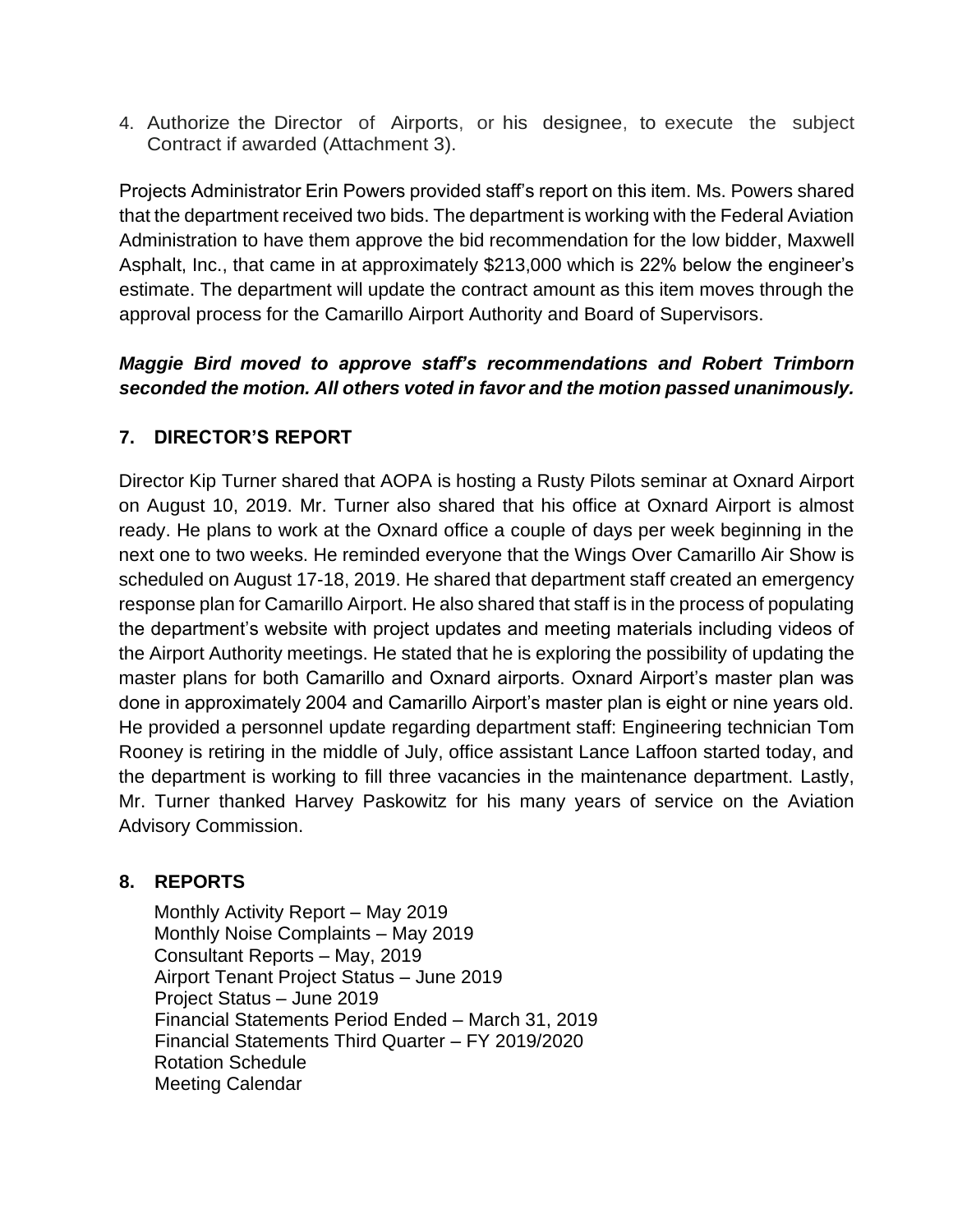#### *Reports were received and filed.*

## **9. CORRESPONDENCE**

Letter dated May 29, 2019 from Kip Turner to Rick Fleck, Camarillo Aircraft Service re: Camarillo Aircraft Services Lease Expiration

Letter dated June 11, 2019 from Erin Powers to Ninyo and Moore re: Notice to Proceed, AEA No. 19-09, Consulting Services Contract to Prepare a State Water Board Required PFAS Investigative Work Plan at Oxnard Airport

Letter dated June 13, 2019 from Jorge Rubio to Charles McLaughlin, Carolyn Richardson, Aspen Helicopters, Inc. re: Midfield Hangar Door Replacement

#### *Correspondence was received and filed.*

#### **10. MISCELLANEOUS**

None.

#### **11. COMMISSION COMMENTS**

Commissioner Bobby Williams shared that tenants have complained about people driving their cars over the tie-down chains near the tower and transient at Camarillo Airport. As a result the chains are bent and unusable so Mr. Williams suggested that the department fix the chains. Mr. Williams also suggested that the department add something to the driver's training test that tenants have to take every year about not driving over the chains. He also commented that he noticed the Commission agenda differs from the Airport Authority agenda. Director Kip Turner shared that for the most part the agendas are the same however on occasion the Commission or Airport Authority might request additional information that the other body did not request which may alter what the agendas look like. Commissioner Williams commented that he believes more aviation outreach should be done for the public who visit the airport. He provided an example of inviting those that are visiting the Waypoint Café to go on the airfield and sit in a plane.

Commissioner Gary Jacobs shared his concerns about Camarillo Aircraft Service having to move from its hangar. Director Turner responded that Camarillo Aircraft Service has relocated to another hangar at the airport. Mr. Jacobs also suggested that the location of the Commission meetings be moved to the Department of Airports. It was determined that the Commission would have a couple of meetings at the Department of Airports to see how it goes before a permanent decision is made.